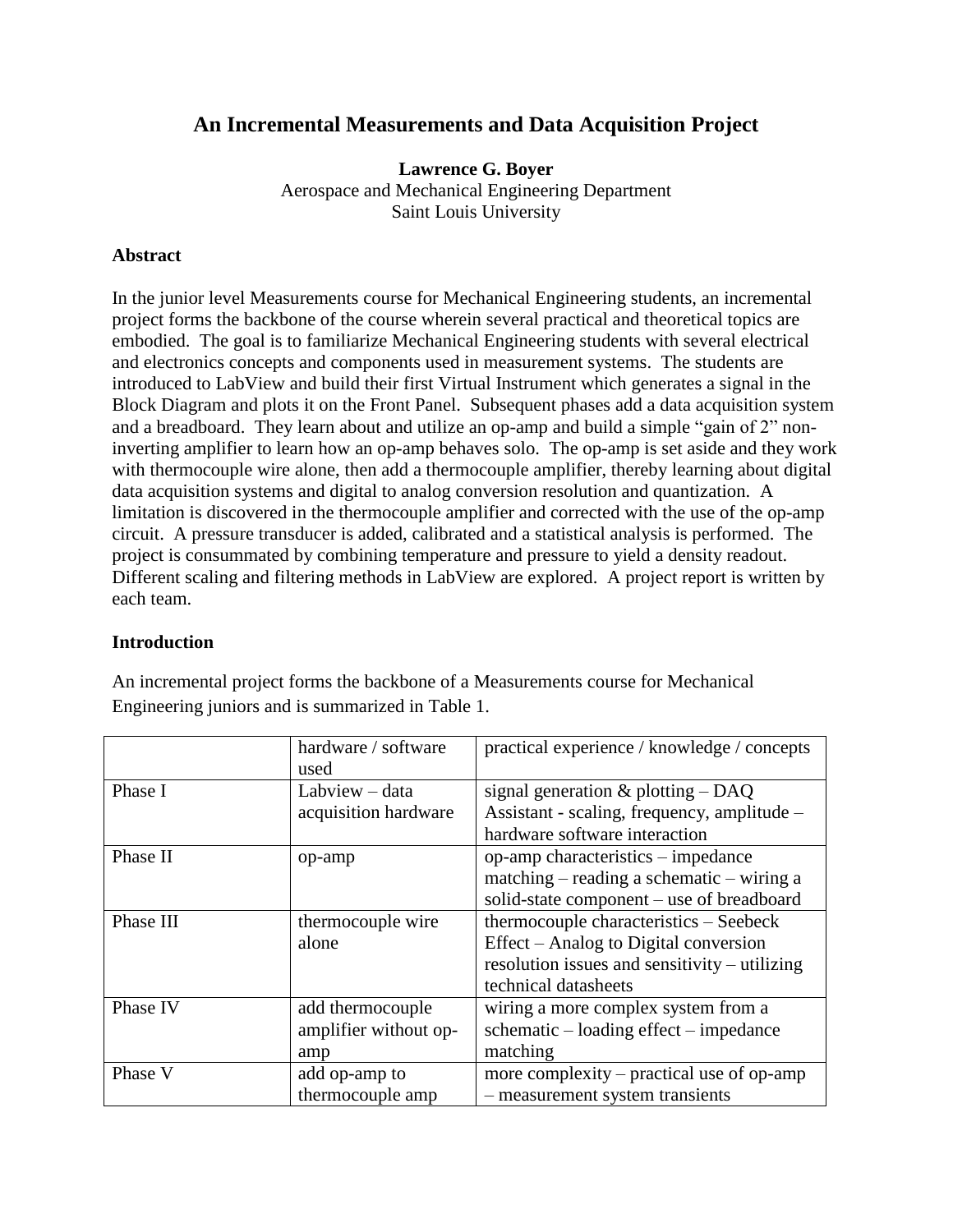| Phase VI                           | pressure transducer           | $calibration - statistical analysis$                                  |
|------------------------------------|-------------------------------|-----------------------------------------------------------------------|
| Phase VII                          | compute density in<br>LabView | $\vert$ more complexity – additional vi blocks –<br>use of capacitors |
| Table 1 Droiget Broakdown (Summery |                               |                                                                       |

Table 1 Project Breakdown / Summary

<span id="page-1-0"></span>This project was intended to improve students' understanding of the use of software and hardware when making measurements. Specifically, this project uses LabView Software and a National Instruments Data Acquisition Board (NIDAQ) . This project requires experimenters to troubleshoot and find solutions to problems that arise. Familiarity with electrical components and their representation in schematic and wiring diagrams improves as a result of this project. This knowledge will aid in future designs of mechanical systems where measurements are involved.

## **Phase I**

### *Part A*

Students were first introduced to LabView as a software application without a data acquisition component. [Figure 1](#page-1-1) shows the associated Virtual Instrument.



Figure 1 Phase I Part A Virtual Instrument Front Panel and Block Diagram

### <span id="page-1-1"></span>*Part B – Output an AO*

In Phase I Part B, students built upon the Virtual Instrument in Part A by adding a National Instruments data acquisition module called "the NIDAQ board" (see [Figure 2\)](#page-2-0). The updated block diagram with the DAQ Assistant is in [Figure 3.](#page-2-1) A multi-meter was used to insure that the NI-DAQ board was actually producing a signal.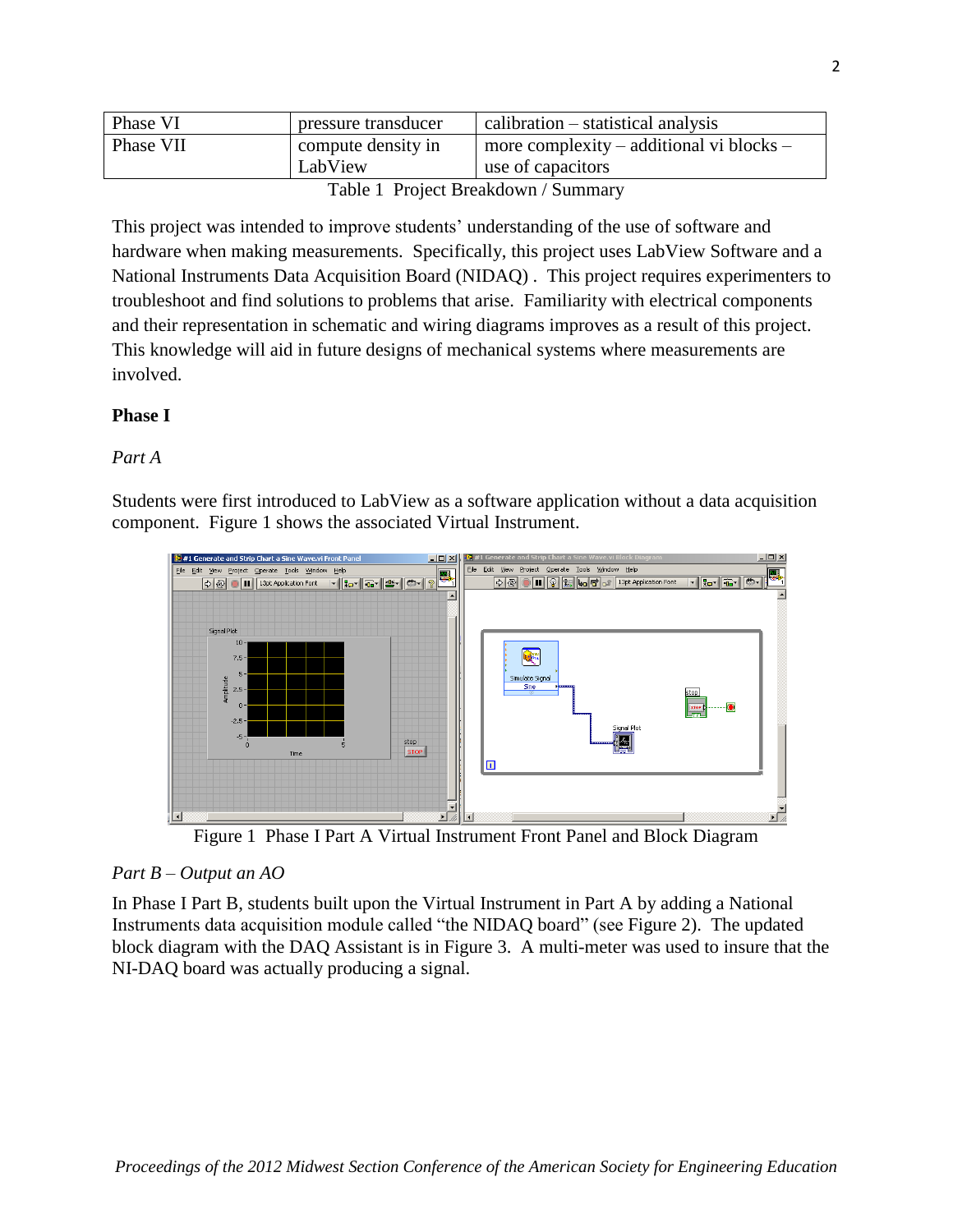

Figure 2 National Instruments USB-6008

<span id="page-2-0"></span>

Figure 3: Block Diagram for "Output an AO to the NIDAQ board.vi"

<span id="page-2-1"></span>*Part C – Wrap an AO into an AI*

In Phase I Part C students built upon the previous Virtual Instrument, "Output an AO to the NIDAQ board," by adding a second DAQ Assistant block to receive an Analog Input (hereafter called an AI). The Block Diagram appears in [Figure 4.](#page-3-0) The Front Panel appears in [Figure 5.](#page-3-1)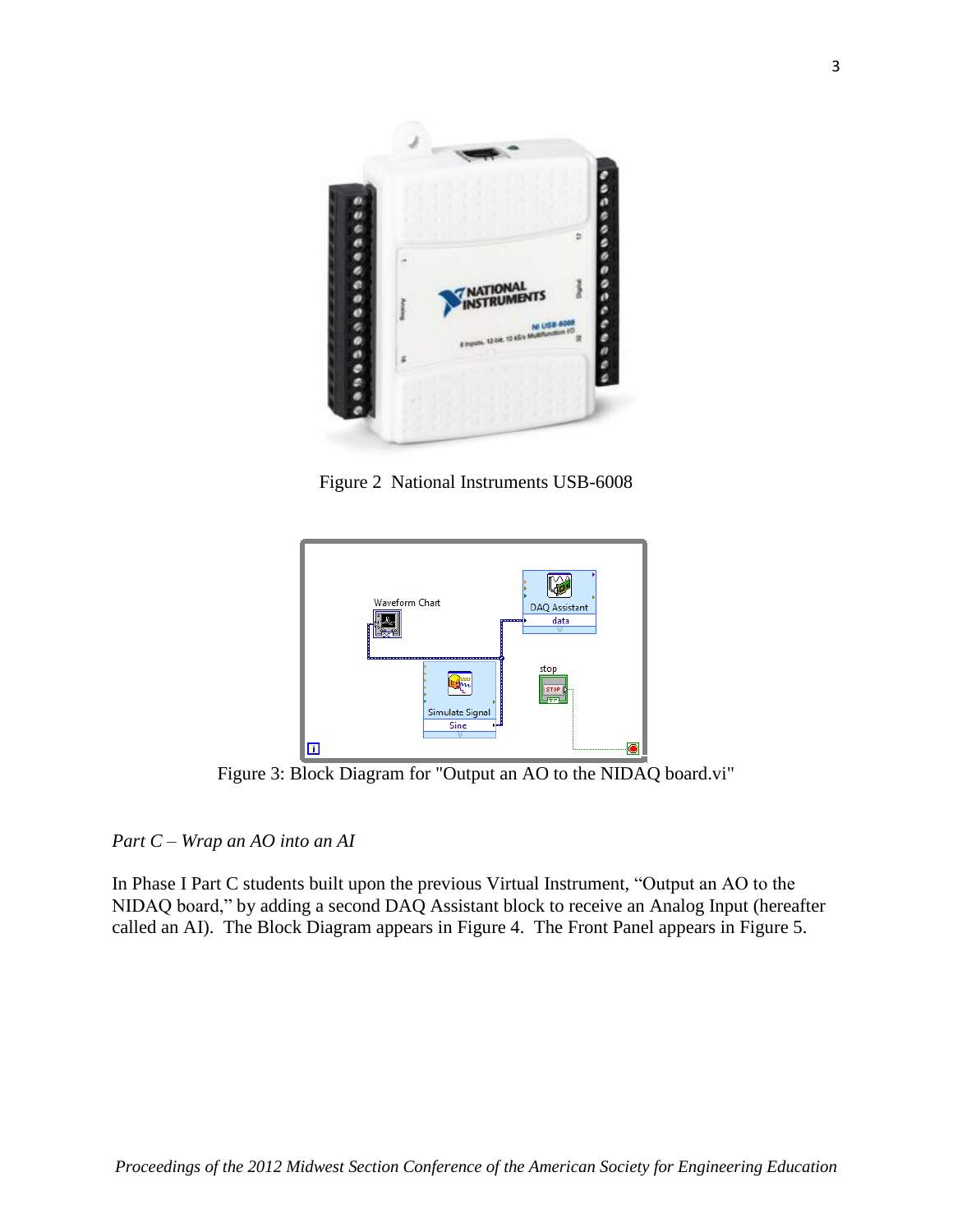

<span id="page-3-0"></span>Figure 4: Block Diagram for "Wrap an AO into an AI from\_to the NIDAQ board.vi"



<span id="page-3-1"></span>Figure 5: Front Panel for run of "Wrap an AO into an AI from\_to the NIDAQ board.vi"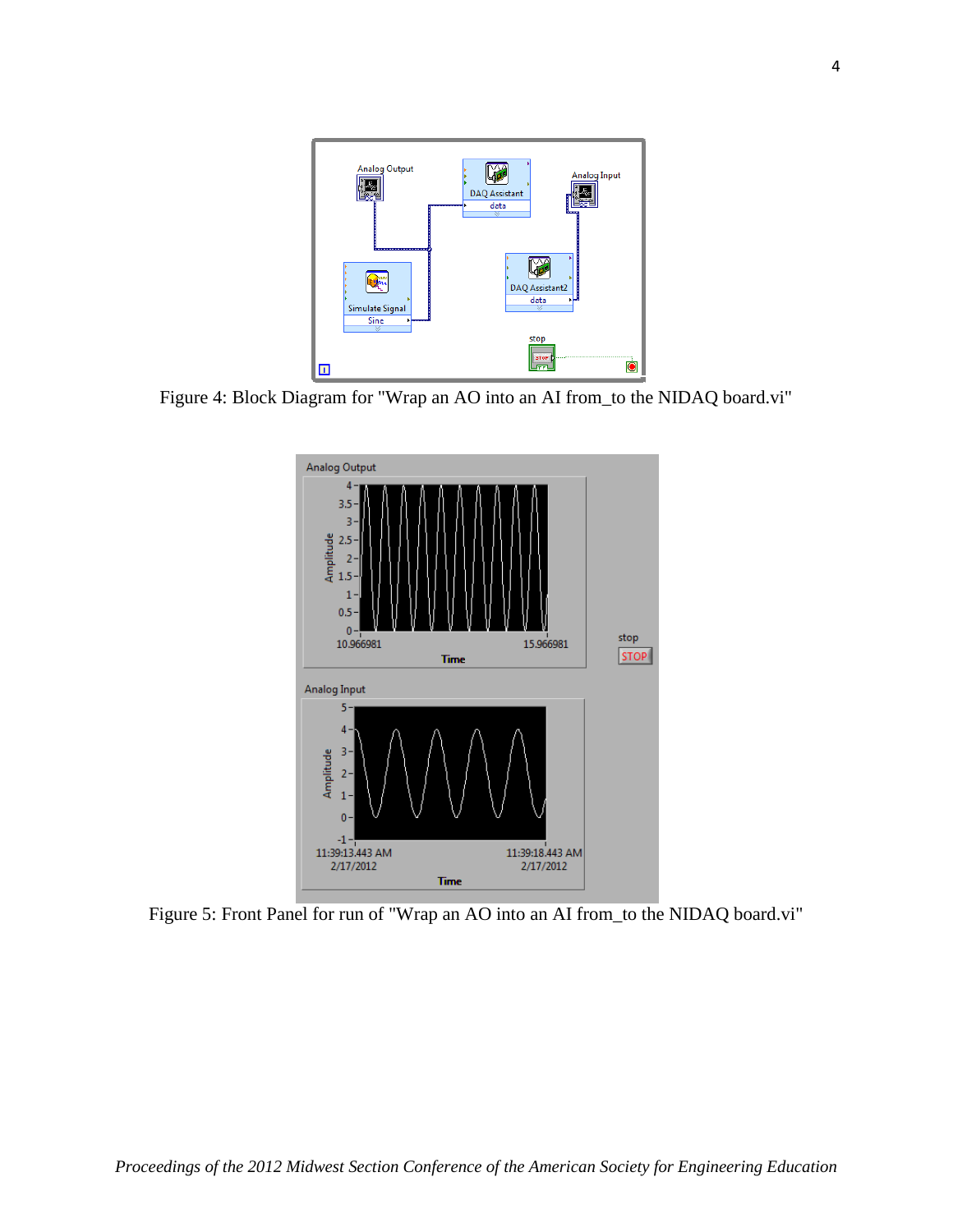#### **Phase II**

In Phase II, the operational amplifier (op-amp) was added. The goal - to highlight the op-amp characteristics and its uses and to gain further experience and understanding of the use of the data acquisition system. The NIDAQ board, at the behest of the same LabView "VI" used in Phase I Part C, output a sinusoidal voltage signal (AO) and received an amplified input voltage signal (AI). The op-amp circuit was set up as a non-inverting amplifier as shown in [Figure 6.](#page-4-0) The amplification, K, is defined as shown in Eq 1. The resistor values were chosen to yield a K of 2. Therefore, whatever voltage was output (AO) by the NIDAQ was to be received again (AI) amplified by 2. The wiring diagram is shown in [Figure 7.](#page-5-0) The output voltage sinusoid was set to an amplitude of 2 V peak-to-peak, with an offset of 1 V. The plots in [Figure 8](#page-5-1) show the AO and the AI which has been amplified by 2.



Figure 6 Non-inverting amplifier schematic and block diagram

<span id="page-4-0"></span>
$$
v_{out} = K * v_{in}
$$
, where  $K = 1 + \frac{R_2}{R_1} = 1 + \frac{10 \times 10^3 \Omega}{10 \times 10^3 \Omega} = 1 + 1 = 2$  Eq. 1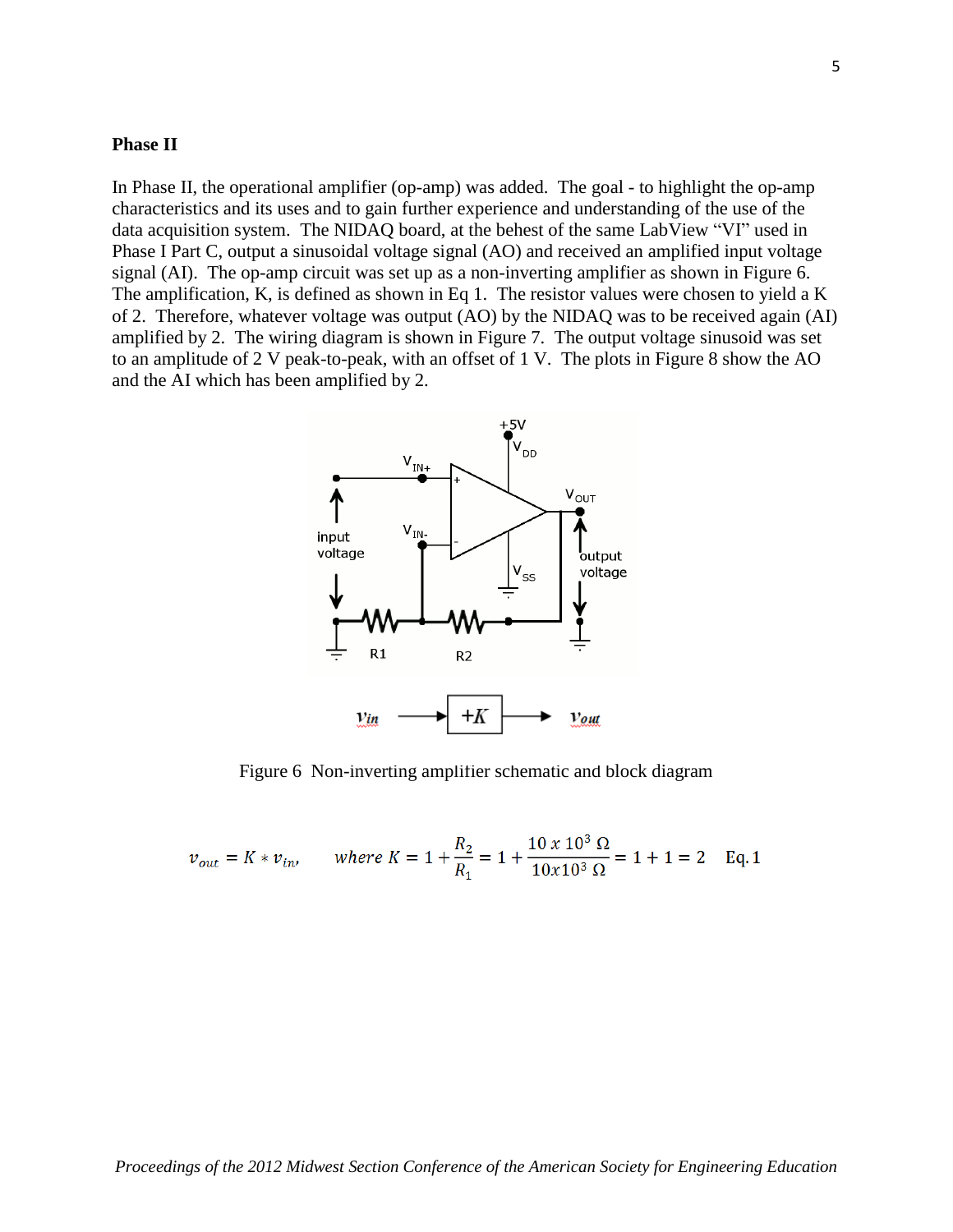

<span id="page-5-0"></span>Figure 7 Phase II Wiring Diagram with the op-amp



Figure 8 Phase II Front Panel showing AO and AI Voltages Using the op-amp

### <span id="page-5-1"></span>**Phase III**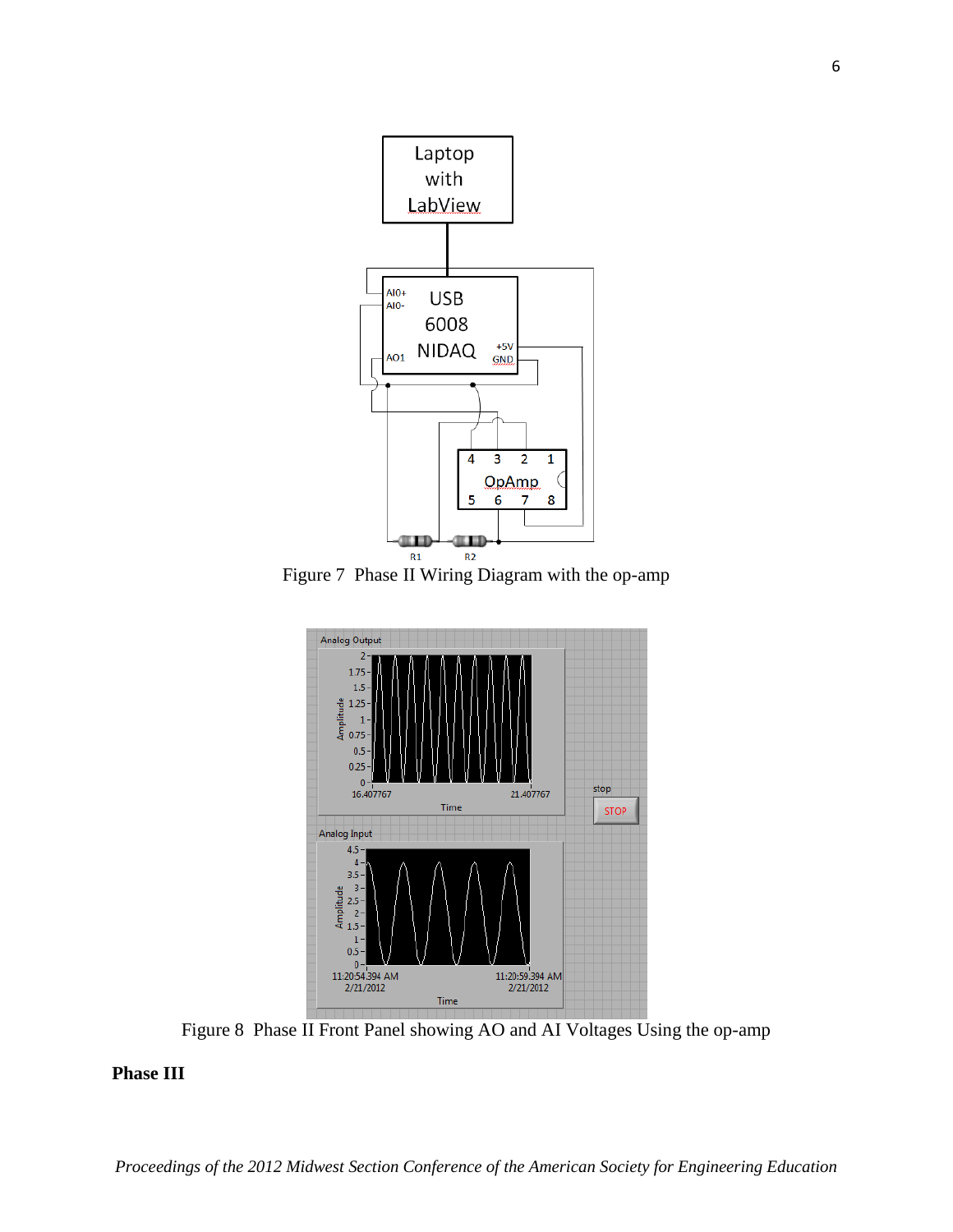The goal of Phase III was for students to work with the thermocouple wire and learn about analog to digital conversion resolution. The thermocouple wire alone was used as an analog input (AI) into the NIDAQ board. The preceeding LabView file "Wrap an AO into an AI from\_to the NIDAQ board" was opened and the "Analog Output" waveform chart and DAQ Assistant were deleted.

Before the experiment was run, expected voltages and resolution were determined. Based on Table I in the AD594/AD595 Specifications Datasheet<sup>1</sup>, "Output Voltage vs. Thermocouple Temperature," the expected voltage for J type thermocouple wire associated with  $0^{\circ}$ C (ice water) and 100°C (boiling water) were found, namely, 0°C corresponds to a voltage of 0 mV and 100°C corresponds to 5.268 mV. Therefore, when the thermocouple alone is placed in these two phases of water, those are the two voltages that should be read from the waveform chart on LabView.

However, the Analog Input (AI) resolution for the NIDAQ board had to be examined to see if it could show voltages this precisely. First, the minimum range of the NIDAQ USB 6008 had to be found. From the NIDAQ Datesheet<sup>2</sup>, this was found to be  $\pm 1$  V. The resolution of the USB 6008 is 12 bits or  $2^{12} = 4096$  quantization steps. With these two values, the corresponding best resolution in Volts per step was calculated in Eq 2.

$$
resolution = \frac{volts}{steps} = \frac{2 V}{4096 \text{ steps}} = 0.488 \frac{mV}{step} \quad \text{Eq. 2}
$$

Using the two extreme temperatures and corresponding expected voltages, the best resolution in degC per step is shown in Eq 3.

$$
resolution = \frac{2000 \, mV}{4096 \, steps} \cdot \frac{100 \, ^{\circ}C - 0 \, ^{\circ}C}{5.268 \, mV - 0 \, mV} = 9.269 \, \frac{degC}{step} \quad \text{Eq. 3}
$$

Students recognize that this resolution is quite poor and this realization leads to the use of a thermocouple amplifier in the next phase.

#### **Phase IV**

In this phase, the thermocouple amplifier was added to the circuit. The system consisted of the NIDAQ board, the thermocouple, and the thermocouple amplifier. From Table I in reference 1, the expected voltage associated with  $0^{\circ}$ C (ice water) and  $100^{\circ}$ C (boiling water) was found. Based on this table, for a type J thermocouple, a temperature of 0°C corresponds to a voltage of 3.1 mV and 100°C corresponds to 1022 mV.

The schematic diagram for the thermocouple amplifier was found in reference 1 and is reproduced in [Figure 9.](#page-7-0) The LabView vi for this phase consists of just one analog input as shown in [Figure 10.](#page-7-1) Students checked the thermocouple performance with ice water and boiling water as shown in [Figure 11.](#page-7-2) The voltages measured and output in LabView are shown in Figure [12.](#page-8-0)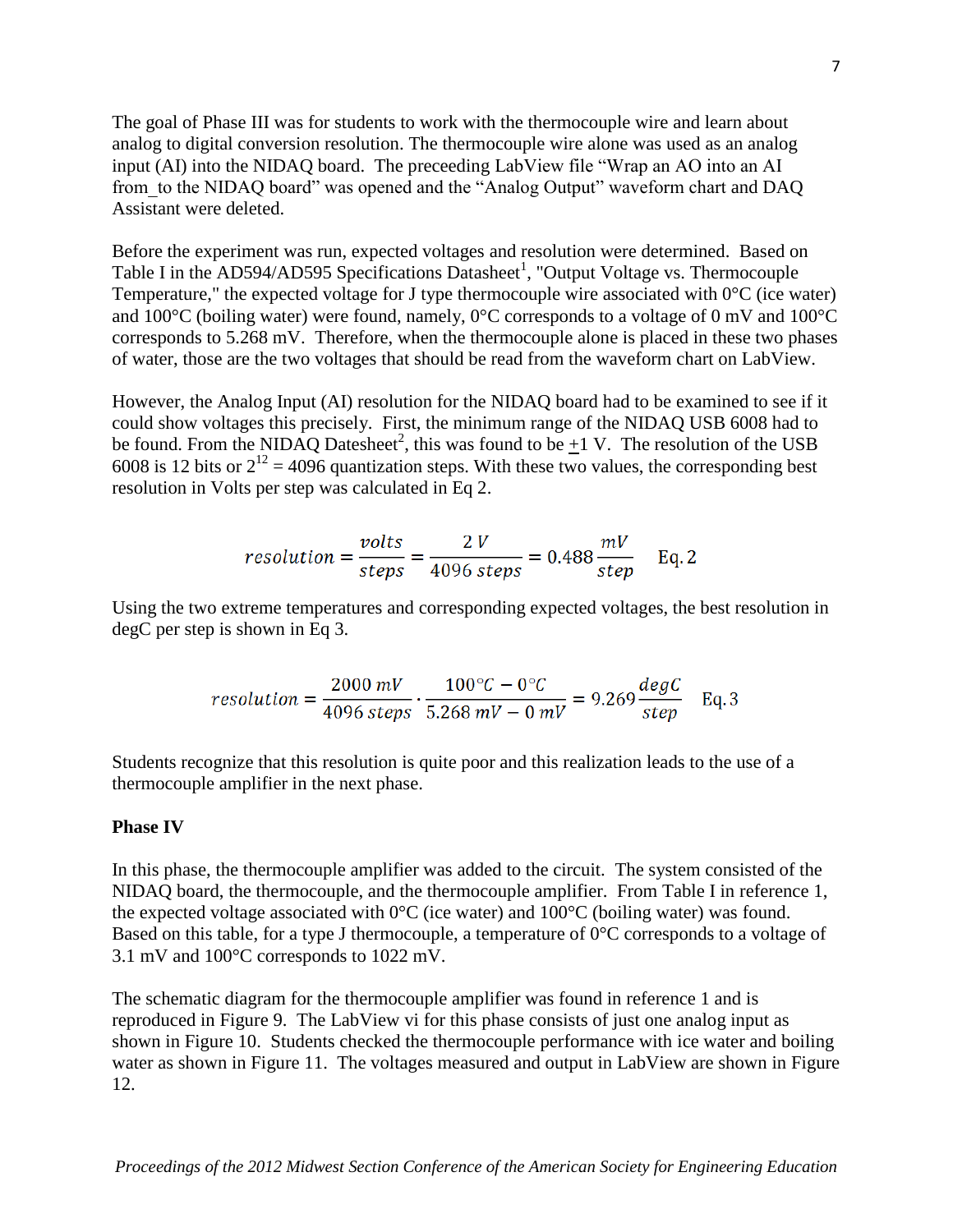

<span id="page-7-0"></span>Figure 9 Schematic of the Thermocouple Amplifier



<span id="page-7-1"></span>Figure 10 Phase IV Block Diagram for the Thermocouple Amplifier

<span id="page-7-2"></span>

Figure 11 Checking Thermocouple Amplifier performance

8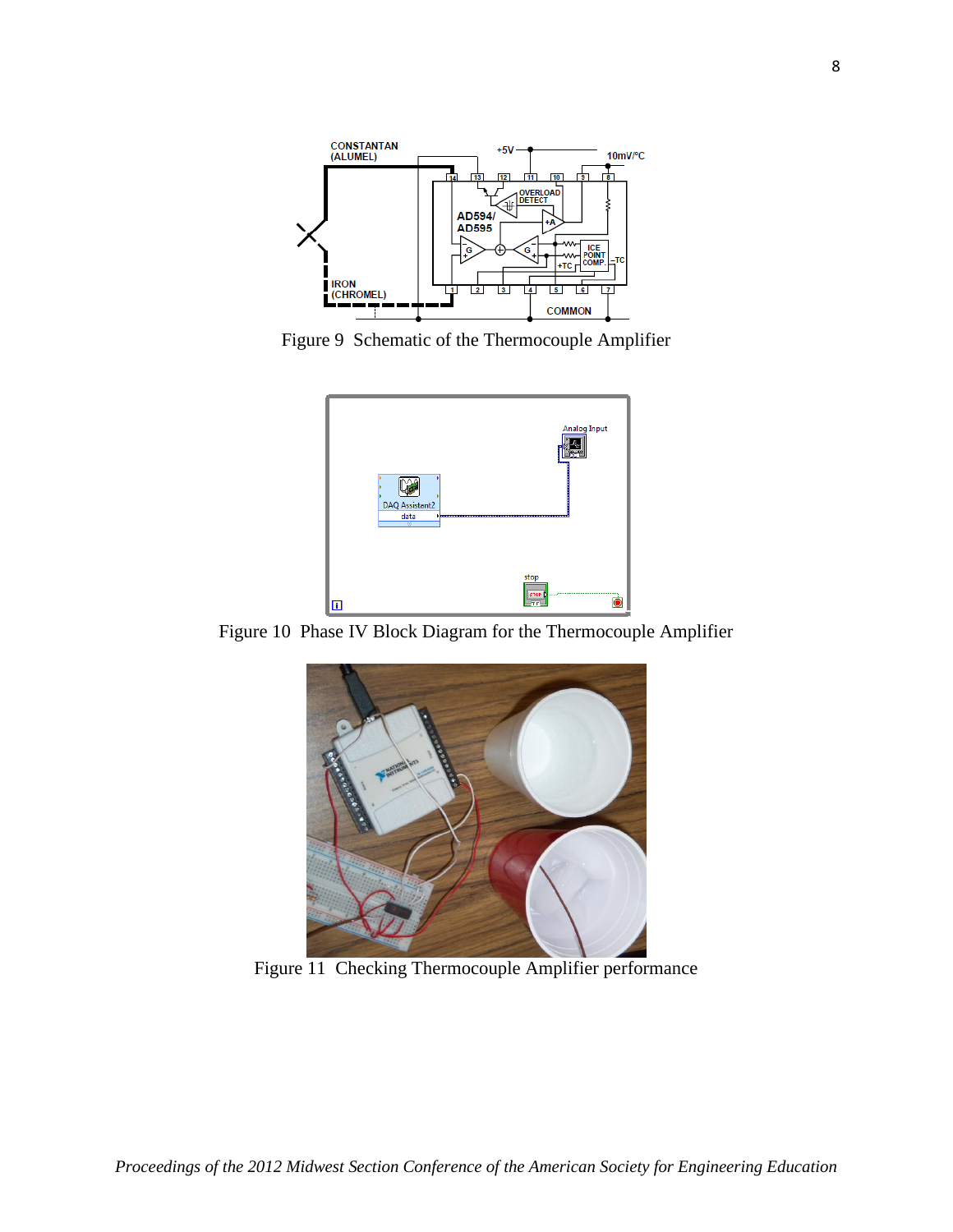

Figure 12 Phase IV Ice to Boiling Water voltage readings

<span id="page-8-0"></span>As seen in [Figure 12,](#page-8-0) the voltage measured in boiling water was close to the expected 1Volt. But in ice water the expected reading of near zero was not realized. This puzzled the students and was explained to them in the lecture portion as being caused by a mis-match of component impedances.

Students are reminded that when dealing with 2-component systems, ideally, the system should have an output (source) with low impedance and an input (load) with high impedance. In the present circuit, the output was from the AD594 thermocouple amplifier, and the input went to the USB-6008 NIDAQ. In [Figure 13](#page-8-1) and Eq. 4, is the voltage and is the resistance (impedance). The subscript "L" refers to the load and "S" to the source. From the data sheets and specifications of the two pieces of hardware,  $R_L$  was found to be 145 kΩ and  $R_S$  to be 50 kΩ. This yields a ratio of the voltages, cf 0.743. Ideally, this ratio should approach 1, as that would mean almost no voltage drop. It was concluded that the impedance matching of the two components was far from ideal. In the next phase, the op-amp comes to the rescue.



<span id="page-8-1"></span>Figure 13 Source and Load designations in Thermocouple Amp Setup Phase IV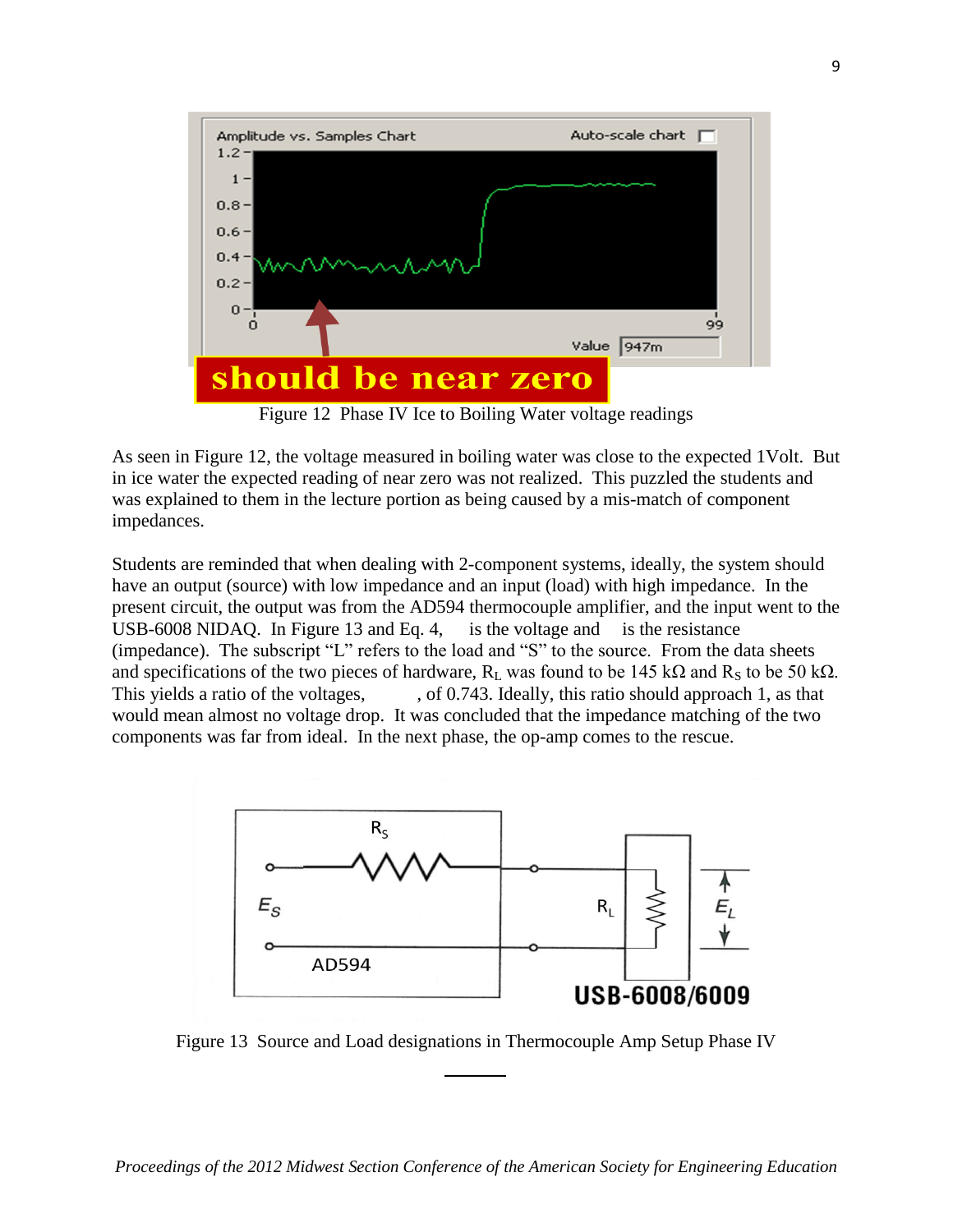### **Phase Va**

In this phase the op-amp is added to alleviate the impedance mis-match. To make it more relevant to Mechanical Engineering students, the op-amp can be thought of as analogous to a power control actuator. It transmits the signal from the thermocouple to the NIDAQ board without allowing it to be loaded down. The particular op-amp circuit used doubled the voltage. Therefore, a voltage divider consisting of two equal resistors had to be added between the thermocouple amplifier and the op-amp. Consequently, the input voltage from the thermocouple was not distorted by the op-amp in that regard. [Figure 14](#page-9-0) shows the wiring diagram of the total system.



Figure 14 Phase Va Wiring Diagram

<span id="page-9-0"></span>

Figure 15 Phase Va Ice to Boiling Water voltage readings

<span id="page-9-1"></span>The same LabView program as in Phase IV was run and thermocouple performance was again checked as before with ice water, and boiling water. The voltages measured and output in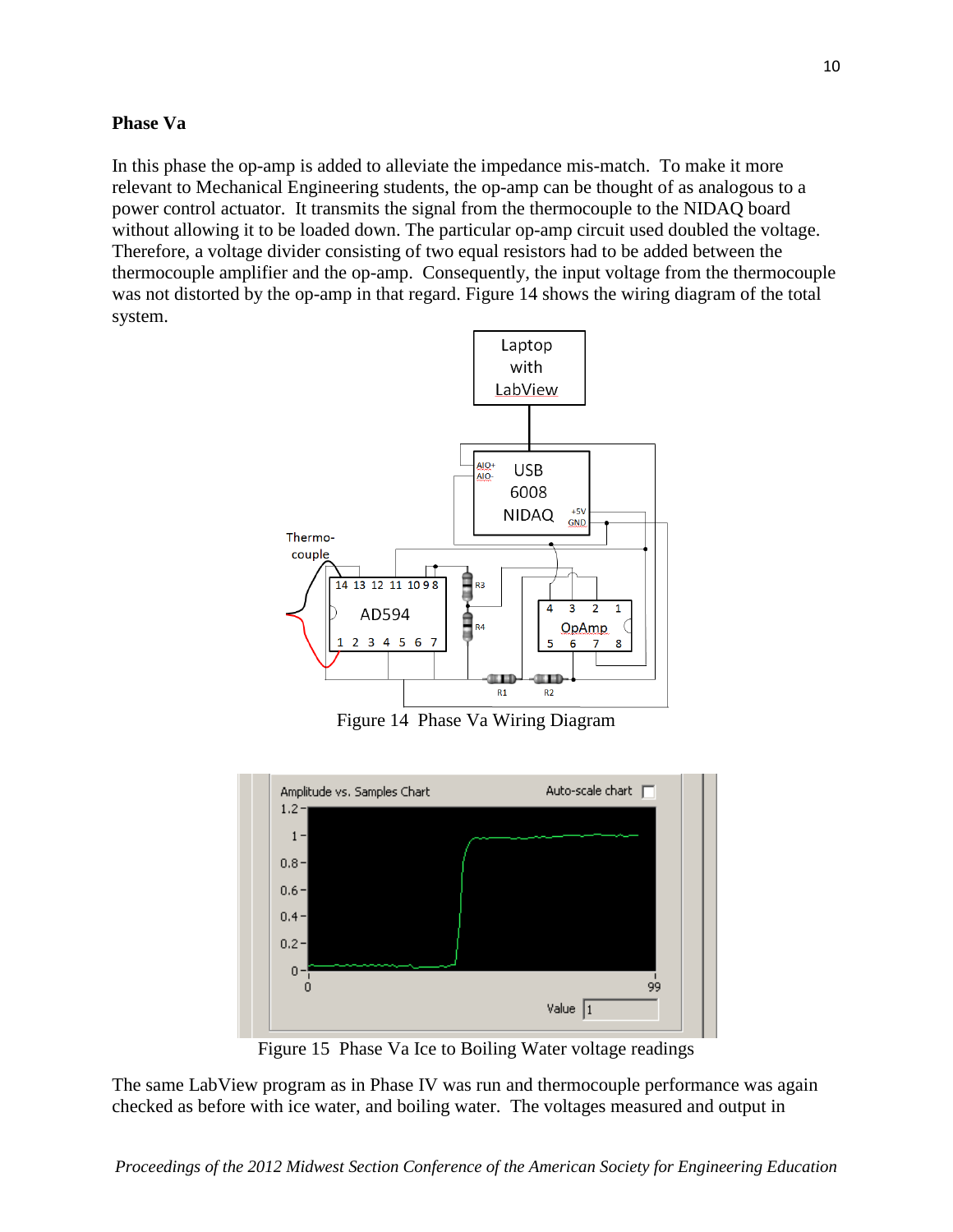LabView are shown in [Figure 15.](#page-9-1) As hoped, the voltage reading in the ice water was nearly zero and in the hot water was nearly one – much closer to the expected results indicating that the opamp was successful in facilitating component impedance matching.

## **Phase Vb**

In this phase students determine the time constant of the thermocouple system. A "Write to Measurement File" block was added to the .vi file used from the last phase. This block created a notepad file with the time and thermocouple voltage for each run (seen in [Figure 16\)](#page-10-0).



Figure 16 Block Diagram for Phase Vb

<span id="page-10-0"></span>The thermocouple was first placed in the ice water and the vi started recording. Once the analog input waveform chart stabilized at the ice temperature, the thermocouple was quickly moved into the boiling water. After the analog input waveform chart stabilized at the hot temperature, the run was stopped.

The file with the time and thermocouple signals for the run was then copied into a Microsoft Excel Spreadsheet. The average thermocouple signal value was found for both the ice water portion and the boiling water portion of the run. The time constant, or the time it took to reach 63.2% of the boiling temperature from the ice temperature, was calculated to be 0.069781 seconds. Such a small time constant shows that the thermocouple system has a very fast reaction time to step changes in input.

## **Phase VIa**

In this phase, a pressure transducer was added to the system. The wiring diagram in [Figure 17](#page-11-0) shows how the pressure transducer was integrated into the entire system, but the thermocouple amp and op-amp were temporarily disconnected until Phase VII.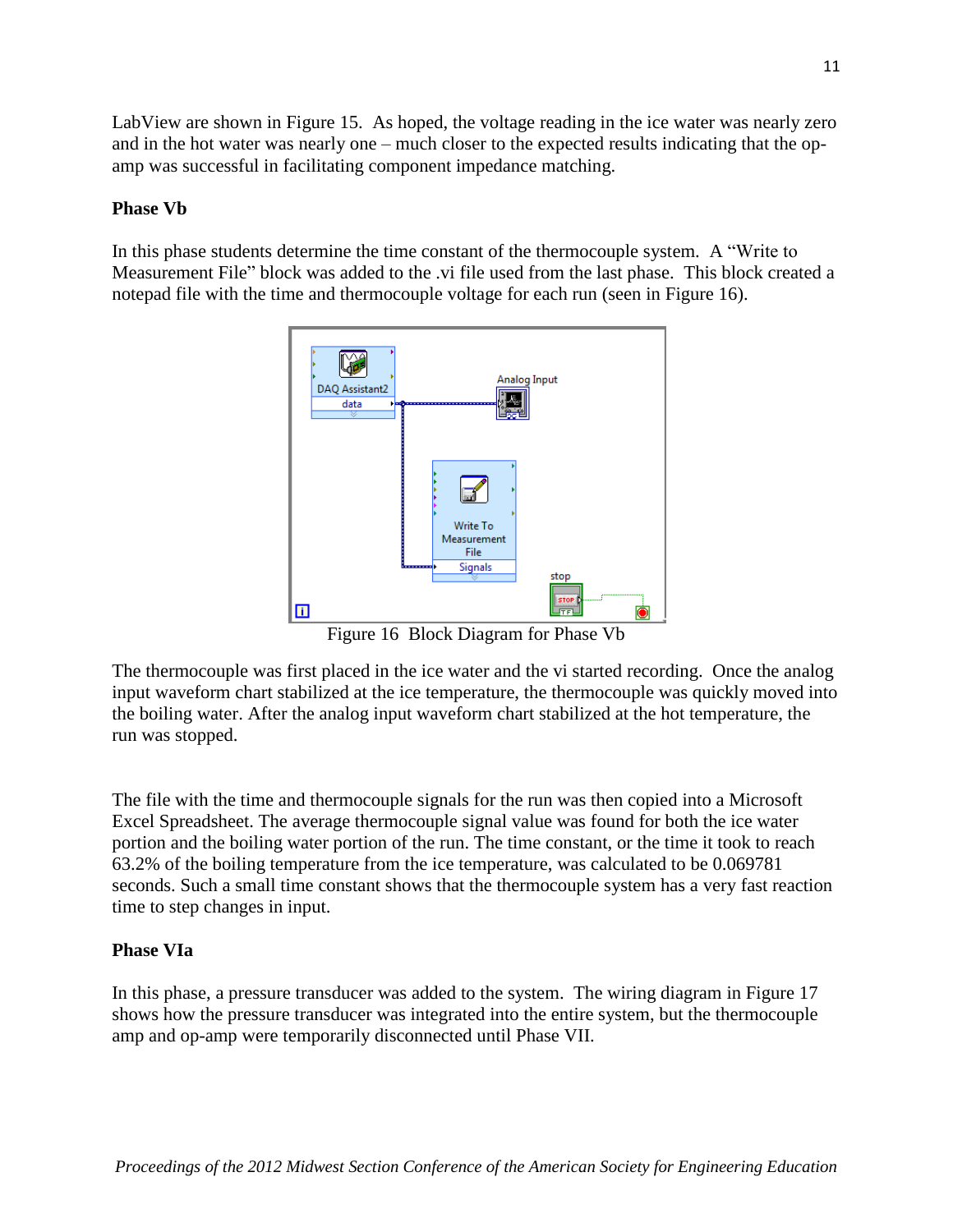

Figure 17 Wiring Diagram for Phase VI and VII

<span id="page-11-0"></span>Students updated the vi incrementally and checked the operation after each change. First the DAQ Assistant was edited to bring in two AIs (temperature and pressure) and a splitter was added to separate the signals for plotting. Scaling was then done in the DAQ assistant (see [Figure 18\)](#page-11-1) so that the plotted and recorded values are in engineering units (temperature and pressure) instead of voltage as shown in [Figure 22.](#page-13-0) The students were asked to switch the scaling from the DAQ Assistant to a separate Scaling Block as seen in [Figure 19a](#page-12-0)nd [Figure 20.](#page-12-1) Finally, the students added a Filter Block to smooth out the temperature reading as seen in [Figure](#page-12-1)  [20](#page-12-1) and [Figure 21.](#page-12-2)



<span id="page-11-1"></span>Figure 18 Temperature Scaling in the DAQ Assistant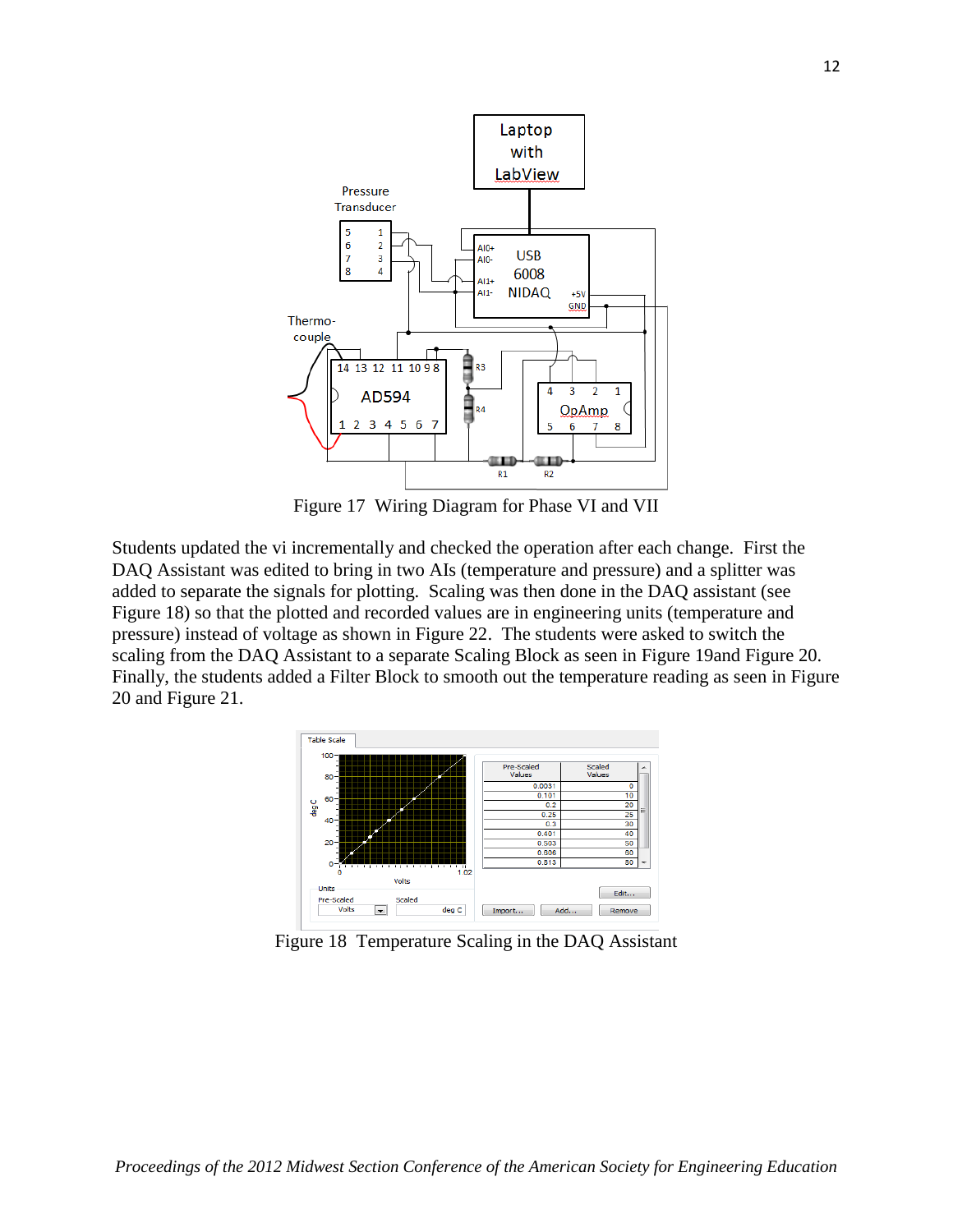

<span id="page-12-0"></span>Figure 19 Temperature Scaling in the Scaling Block



<span id="page-12-1"></span>Figure 20 Final Block Diagram for Phase VI

| Configure Filter [Filter]                          |  |  |
|----------------------------------------------------|--|--|
| <b>Filtering Type</b>                              |  |  |
| Smoothing                                          |  |  |
| <b>Filter Specifications</b>                       |  |  |
| <b>O</b> Moving average                            |  |  |
| <sup>O</sup> Rectangular                           |  |  |
| inangular                                          |  |  |
| Half-width of moving average<br>÷<br>5             |  |  |
| Exponential                                        |  |  |
| Time constant of exponential average<br>≑<br>0.001 |  |  |

<span id="page-12-2"></span>Figure 21 Filter Dialog Box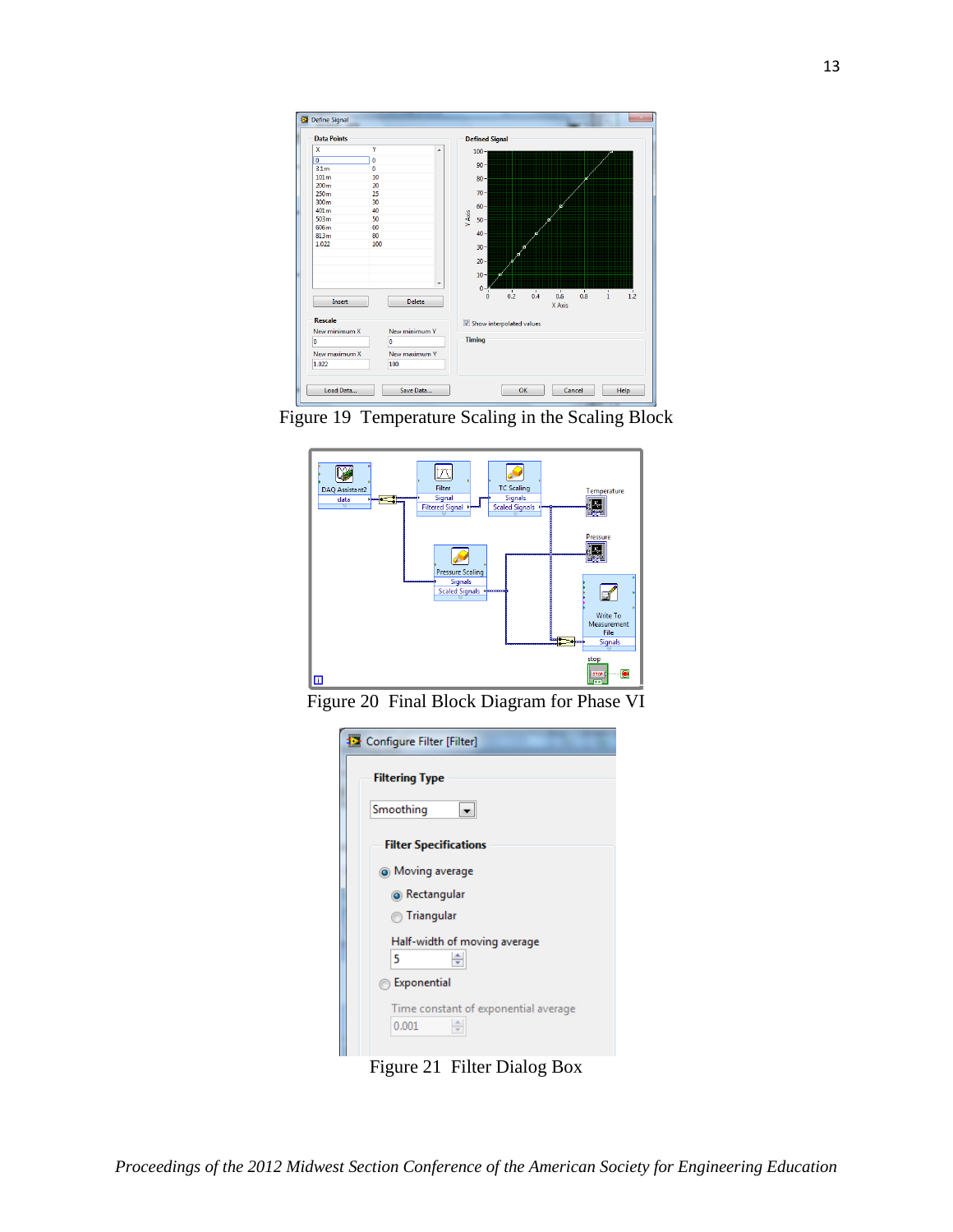

Figure 22 Front Panel for Phase VI – Engineering Units

#### <span id="page-13-0"></span>**Phase VIb**

The goal of this section was to calibrate the pressure transducer. A calibrated standard gauge was connected to a master pressure pump. Each group attached a plastic tube from the master pressure pump to their pressure transducer so that all pressure transducers experienced the same pressure. Readings were taken by each group and shared. Each group loaded the data into EXCEL and determined the slope and intercept for a linear calibration best fit as shown in [Figure](#page-13-1)  [23.](#page-13-1) A statistical analysis was done on the resulting data.



<span id="page-13-1"></span>Figure 23: Example Pressure Calibration Plot